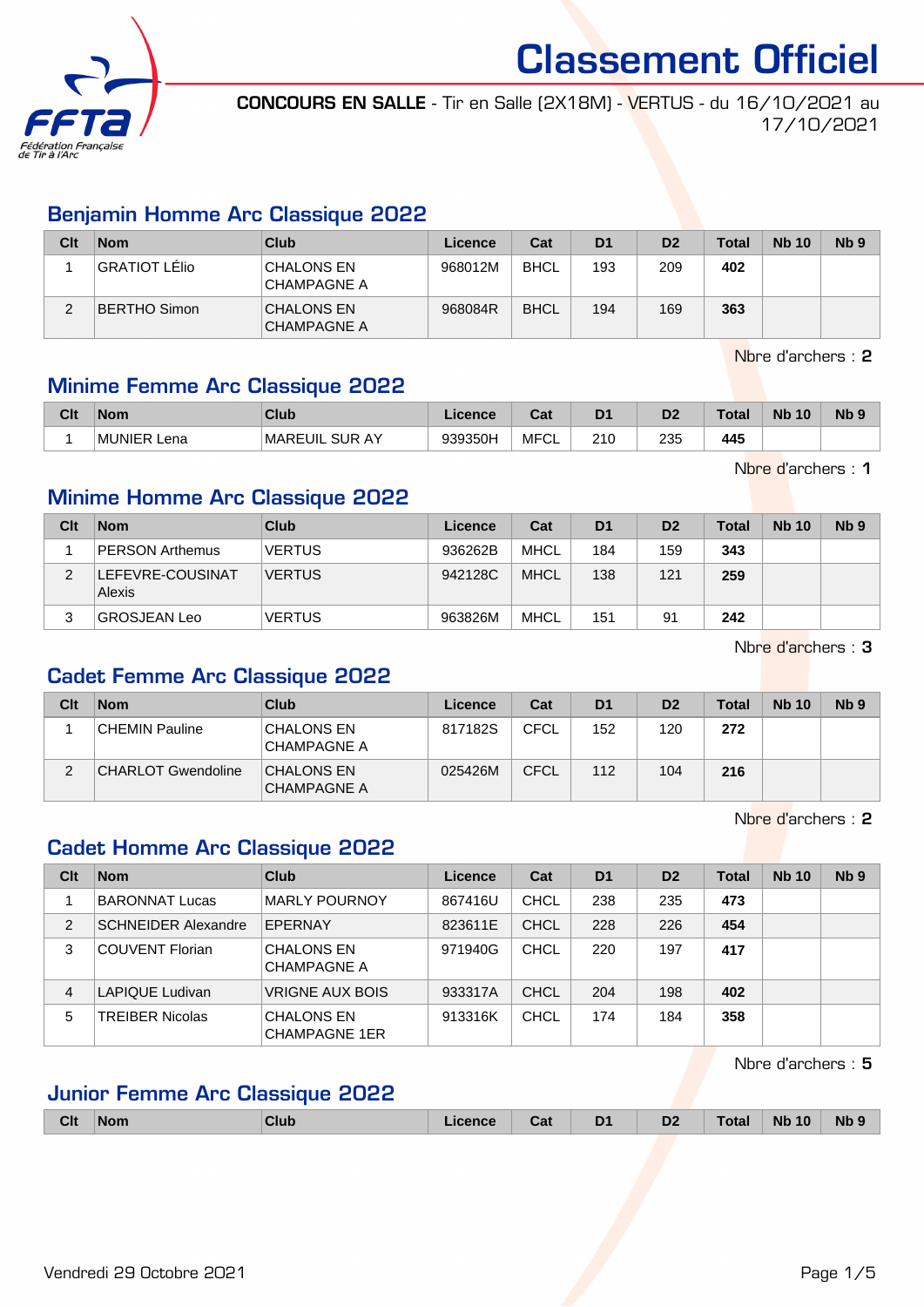

CONCOURS EN SALLE - Tir en Salle (2X18M) - VERTUS - du 16/10/2021 au 17/10/2021

#### Junior Femme Arc Classique 2022 (Suite)

| Clt | <b>Nom</b>                 | Club           | Licence | <b>Cost</b><br>⊍a | D <sub>1</sub> | D <sub>2</sub> | Total | <b>N<sub>b</sub></b><br>10 | N <sub>b</sub> <sub>9</sub> |
|-----|----------------------------|----------------|---------|-------------------|----------------|----------------|-------|----------------------------|-----------------------------|
|     | <b>MACHINET</b><br>∵Audrev | ARCIS SUR AUBE | 749700S | <b>JFCL</b>       | 275            | 281            | 556   |                            |                             |

Nbre d'archers : 1

### Junior Homme Arc Classique 2022

| Clt    | <b>Nom</b>            | Club          | Licence | Cat         | D <sub>1</sub> | D <sub>2</sub> | Total | <b>Nb 10</b> | N <sub>b</sub> 9 |
|--------|-----------------------|---------------|---------|-------------|----------------|----------------|-------|--------------|------------------|
|        | <b>TRAMOLAY Brice</b> | BEZANNES      | 842390S | JHCL        | 198            | 219            | 417   |              |                  |
| $\sim$ | MENOT Lukas           | <b>VERTUS</b> | 973231K | <b>JHCL</b> | 150            | 154            | 304   |              |                  |

Nbre d'archers : 2

# Senior 1 Femme Arc Classique 2022

| Clt | <b>Nom</b>              | Club                                | Licence | Cat                | D <sub>1</sub> | D <sub>2</sub> | <b>Total</b> | <b>Nb 10</b> | Nb <sub>9</sub> |
|-----|-------------------------|-------------------------------------|---------|--------------------|----------------|----------------|--------------|--------------|-----------------|
|     | MACQUART Gladys         | <b>MOURMELON LE</b><br><b>GRAND</b> | 836629E | S <sub>1</sub> FCL | 240            | 233            | 473          |              |                 |
| C   | <b>GOVAERT Typhanie</b> | <b>CHALONS EN</b><br>CHAMPAGNE A    | 862249C | S <sub>1</sub> FCL | 223            | 233            | 456          |              |                 |

Nbre d'archers : 2

# Senior 1 Homme Arc Classique 2022

| Clt | <b>Nom</b>           | Club                                      | Licence | Cat                | D <sub>1</sub> | D <sub>2</sub> | Total | <b>Nb 10</b> | N <sub>b</sub> <sub>9</sub> |
|-----|----------------------|-------------------------------------------|---------|--------------------|----------------|----------------|-------|--------------|-----------------------------|
|     | GUILLAUMET Vincent   | MOURMELON LE<br><b>GRAND</b>              | 405527R | S <sub>1</sub> HCL | 282            | 274            | 556   |              |                             |
|     | JOLIFF Quentin       | <b>CHALONS EN</b><br><b>CHAMPAGNE 1ER</b> | 750168A | S <sub>1</sub> HCL | 271            | 275            | 546   |              |                             |
| 3   | PONTAILLER Hyacinthe | <b>CHALONS EN</b><br><b>CHAMPAGNE A</b>   | 713360S | S <sub>1</sub> HCL | 261            | 254            | 515   |              |                             |

Nbre d'archers : 3

# Senior 2 Femme Arc Classique 2022

| Clt | <b>Nom</b>               | Club                                    | Licence | Cat                | D <sub>1</sub> | D <sub>2</sub> | Total | <b>Nb 10</b> | N <sub>b</sub> 9 |
|-----|--------------------------|-----------------------------------------|---------|--------------------|----------------|----------------|-------|--------------|------------------|
|     | <b>PEMJEAN AngElique</b> | <b>CHALONS EN</b><br><b>CHAMPAGNE A</b> | 012039L | S <sub>2</sub> FCL | 255            | 253            | 508   |              |                  |
| 2   | MUNIER Celine            | MAREUIL SUR AY                          | 978945W | S <sub>2</sub> FCL | 146            | 160            | 306   |              |                  |
|     | <b>DEPART Catherine</b>  | EPERNAY                                 | 858674S | S <sub>2</sub> FCL | 128            | 162            | 290   |              |                  |

Nbre d'archers : 3

# Senior 2 Homme Arc Classique 2022

| Clt | <b>Nom</b>          | Club           | Licence | Cat                | D <sub>1</sub> | D2  | <b>Total</b> | <b>Nb 10</b> | Nb 9 |
|-----|---------------------|----------------|---------|--------------------|----------------|-----|--------------|--------------|------|
|     | CHEVILLION Jean Luc | <b>ECLARON</b> | 886687R | S2HCL              | 283            | 273 | 556          |              |      |
|     | <b>SIMON Michel</b> | <b>SUIPPES</b> | 956638Z | S <sub>2</sub> HCL | 264            | 277 | 541          |              |      |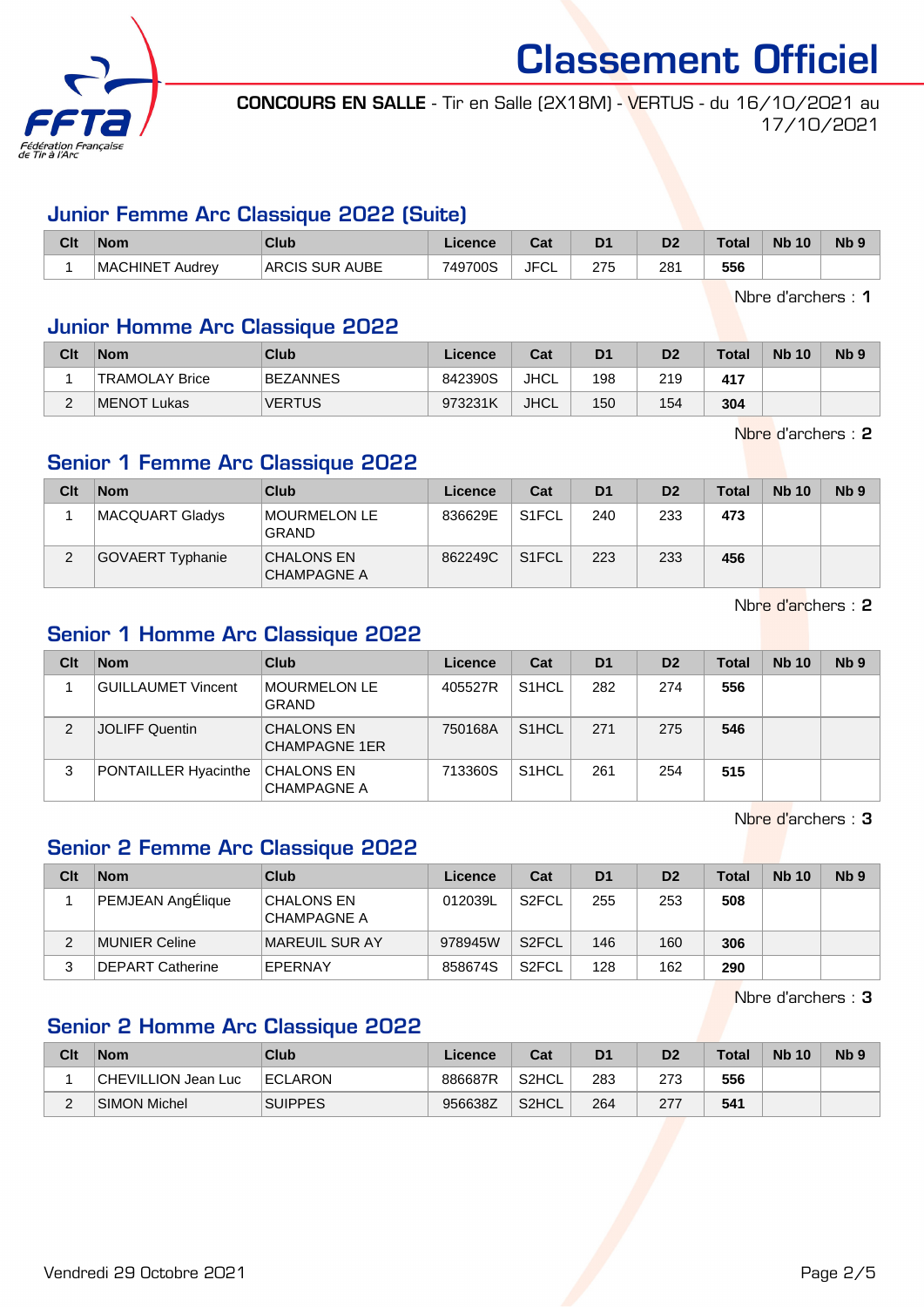

CONCOURS EN SALLE - Tir en Salle (2X18M) - VERTUS - du 16/10/2021 au 17/10/2021

# Senior 2 Homme Arc Classique 2022 (Suite)

| Clt            | <b>Nom</b>               | <b>Club</b>                             | Licence | Cat                | D <sub>1</sub> | D <sub>2</sub> | <b>Total</b> | <b>Nb 10</b> | N <sub>b</sub> <sub>9</sub> |
|----------------|--------------------------|-----------------------------------------|---------|--------------------|----------------|----------------|--------------|--------------|-----------------------------|
| 3              | <b>ENGEL Patrick</b>     | <b>CHALONS EN</b><br><b>CHAMPAGNE A</b> | 714948T | S <sub>2</sub> HCL | 261            | 262            | 523          |              |                             |
| $\overline{4}$ | <b>NEYRET Mathieu</b>    | <b>VERZY</b>                            | 931688E | S <sub>2</sub> HCL | 245            | 265            | 510          |              |                             |
| 5              | <b>CHEMIN Patrick</b>    | <b>MAREUIL SUR AY</b>                   | 765324Z | S <sub>2</sub> HCL | 239            | 247            | 486          |              |                             |
| 6              | DEPART Bruno             | EPERNAY                                 | 858675T | S <sub>2</sub> HCL | 230            | 244            | 474          |              |                             |
| 7              | <b>DELHAYE Pierrick</b>  | <b>SUIPPES</b>                          | 969964J | S <sub>2</sub> HCL | 237            | 234            | 471          |              |                             |
| 8              | <b>GUILBERT Frederic</b> | <b>MOURMELON LE</b><br><b>GRAND</b>     | 001857U | S <sub>2</sub> HCL | 226            | 205            | 431          |              |                             |
| 9              | BERTHO CÉdric            | <b>CHALONS EN</b><br><b>CHAMPAGNE A</b> | 968087U | S <sub>2</sub> HCL | 224            | 195            | 419          |              |                             |

Nbre d'archers : 9

# Senior 3 Femme Arc Classique 2022

| Clt | <b>Nom</b>                 | Club            | <b>Licence</b> | ∩^*<br>udu | D1  | D2  | <b>Total</b> | <b>Nb 10</b> | N <sub>b</sub> <sub>9</sub> |
|-----|----------------------------|-----------------|----------------|------------|-----|-----|--------------|--------------|-----------------------------|
|     | <b>BOURGEOIS Veronique</b> | <b>BEZANNES</b> | 903221M        | S3FCL      | 237 | 224 | 461          |              |                             |

Nbre d'archers : 1

# Senior 3 Homme Arc Classique 2022

| Clt | <b>Nom</b>    | Club                         | Licence | Cat   | D <sub>1</sub> | D <sub>2</sub> | <b>Total</b> | <b>Nb 10</b> | N <sub>b</sub> <sub>9</sub> |
|-----|---------------|------------------------------|---------|-------|----------------|----------------|--------------|--------------|-----------------------------|
|     | ⊦LEGRAND Joel | MOURMELON LE<br><b>GRAND</b> | 256170W | S3HCL | 256            | 261            | 517          |              |                             |
|     | GAILLOT Denis | <b>SUIPPES</b>               | 639045P | S3HCL | 232            | 258            | 490          |              |                             |

Nbre d'archers : 2

# Senior 1 Femme Arc à Poulies 2022

| Clt | <b>Nom</b>            | Club                 | Licence | Cat                | D <sub>1</sub> | D <sub>2</sub> | <b>Total</b> | <b>Nb 10</b> | Nb <sub>9</sub> |
|-----|-----------------------|----------------------|---------|--------------------|----------------|----------------|--------------|--------------|-----------------|
|     | BERCHER Celine        | MARLY POURNOY        | 295633R | S <sub>1</sub> FCO | 286            | 281            | 567          |              |                 |
|     | <b>HENRION Sophie</b> | EPERNAY              | 447487Z | S <sub>1</sub> FCO | 265            | 271            | 536          |              |                 |
|     | ROBIN Angelique       | <b>STE MENEHOULD</b> | 920319X | S <sub>1</sub> FCO | 209            | 230            | 439          |              |                 |

Nbre d'archers : 3

#### Senior 2 Femme Arc à Poulies 2022

| Clt | <b>Nom</b>          | Club    | Licence | <b>Dol</b><br>ua | D <sub>1</sub> | D2         | $\tau$ otal | <b>N<sub>b</sub></b><br>10 | N <sub>b</sub> <sub>9</sub> |
|-----|---------------------|---------|---------|------------------|----------------|------------|-------------|----------------------------|-----------------------------|
|     | BARTHELEMY Nathalie | EPERNAY | 616207R | S2FCO<br>ער-     | 260            | 07.<br>- ' | 531         |                            |                             |

Nbre d'archers : 1

# Senior 2 Homme Arc à Poulies 2022

| Clt | <b>Nom</b>      | Club          | Licence | <b>DAL</b><br>ua               | D <sub>1</sub> | D2        | <b>Total</b> | <b>N<sub>b</sub></b><br>10 | <b>Nb</b> |
|-----|-----------------|---------------|---------|--------------------------------|----------------|-----------|--------------|----------------------------|-----------|
|     | BARONNAT Cedric | MARLY POURNOY | 441809C | S <sub>2</sub> H <sub>CO</sub> | 282            | ^77<br>21 | 559          |                            |           |

Vendredi 29 Octobre 2021 Page 3/5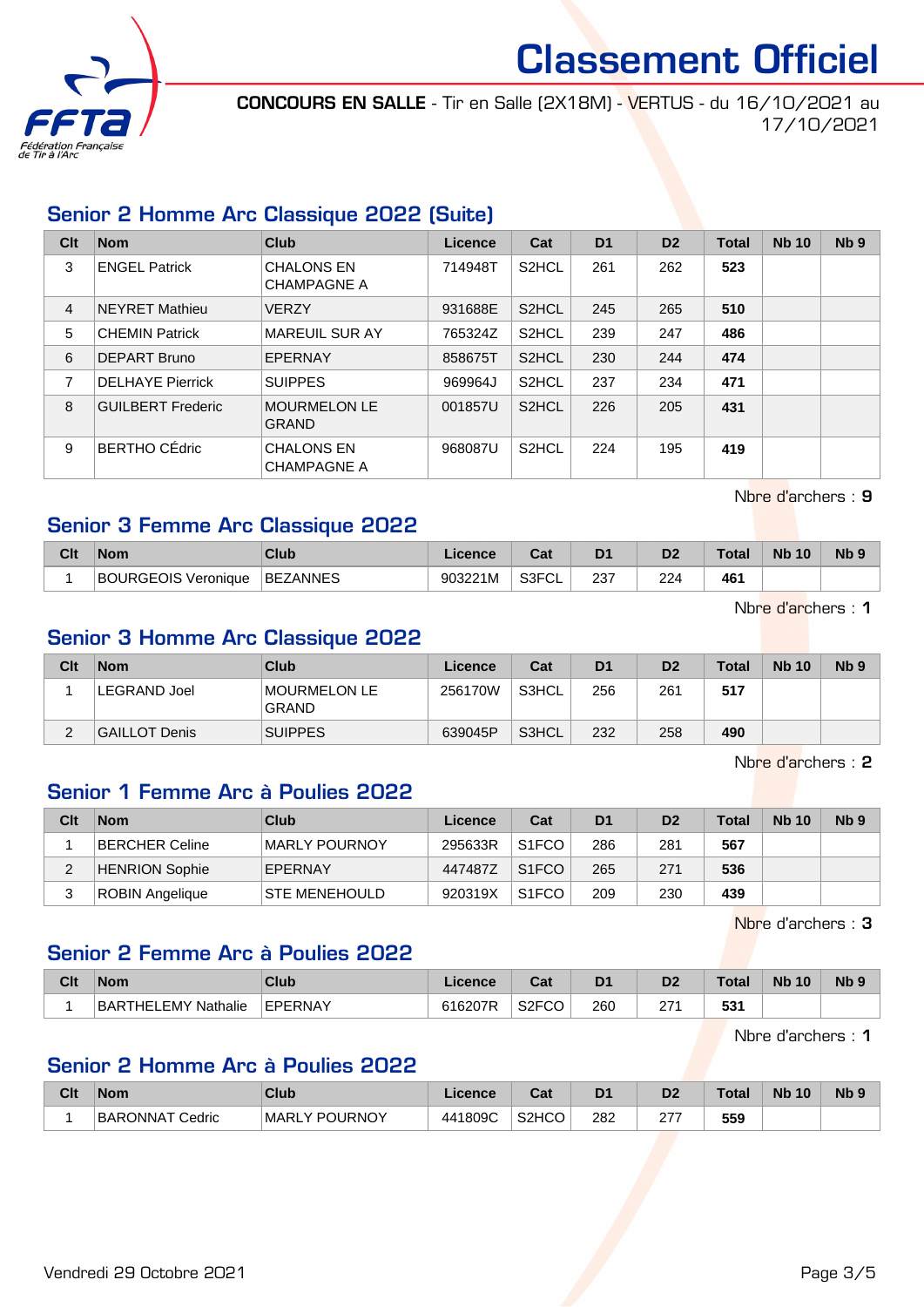

CONCOURS EN SALLE - Tir en Salle (2X18M) - VERTUS - du 16/10/2021 au 17/10/2021

# Senior 2 Homme Arc à Poulies 2022 (Suite)

| Clt | <b>Nom</b>              | Club                                      | Licence | Cat                | D <sub>1</sub> | D <sub>2</sub> | <b>Total</b> | <b>Nb 10</b> | N <sub>b</sub> <sub>9</sub> |
|-----|-------------------------|-------------------------------------------|---------|--------------------|----------------|----------------|--------------|--------------|-----------------------------|
| 2   | BARTHELEMY Jerome       | EPERNAY                                   | 414122H | S <sub>2</sub> HCO | 275            | 277            | 552          |              |                             |
| 3   | <b>ADNET Manuel</b>     | <b>VERTUS</b>                             | 014456N | S <sub>2</sub> HCO | 274            | 276            | 550          |              |                             |
| 4   | <b>LAMARTHEE Gerard</b> | <b>CHALONS EN</b><br><b>CHAMPAGNE 1ER</b> | 365740U | S <sub>2</sub> HCO | 273            | 273            | 546          |              |                             |
| 5   | CHARLOT CÉdric          | <b>CHALONS EN</b><br><b>CHAMPAGNE A</b>   | 025507A | S <sub>2</sub> HCO | 222            | 180            | 402          |              |                             |

Nbre d'archers : 5

# Senior 3 Homme Arc à Poulies 2022

| Clt | <b>Nom</b>  | Club           | icence  | ◠⌒ィ<br>⊍aι | D <sub>1</sub> | D <sub>2</sub> | Total | <b>N<sub>b</sub></b><br>10 <sup>°</sup> | N <sub>b</sub> <sub>9</sub> |
|-----|-------------|----------------|---------|------------|----------------|----------------|-------|-----------------------------------------|-----------------------------|
|     | DAVID Alain | <b>EPERNAY</b> | 014490A | S3HCO      | 283<br>$ -$    | ヘララ<br>ا ہے    | 560   |                                         |                             |

Nbre d'archers : 1

#### Cadet Homme Bare Bow 2022

| Clt | <b>Nom</b>               | <b>Club</b>   | Licence | ∩~'<br>⊍αι  | D <sub>1</sub><br>Ð | n.<br>יש                                   | <b>Total</b> | <b>Nb</b><br>10 | N <sub>b</sub> <sub>9</sub> |
|-----|--------------------------|---------------|---------|-------------|---------------------|--------------------------------------------|--------------|-----------------|-----------------------------|
|     | Audric<br>'MAL<br>_HOMME | ZANNES<br>BE: | 909477M | <b>MHBB</b> | 138                 | 225<br>the contract of the contract of the | 363          |                 |                             |

Nbre d'archers : 1

#### Adultes Femme Bare Bow 2022

| Clt | <b>Nom</b>                 | Club                 | Licence      | <b>Tab</b><br>Jar | D <sub>1</sub> | D <sub>2</sub> | <b>Total</b> | <b>Nb</b><br>10 | N <sub>b</sub> <sub>9</sub> |
|-----|----------------------------|----------------------|--------------|-------------------|----------------|----------------|--------------|-----------------|-----------------------------|
|     | <b>MASSON</b><br>Valentine | 'ANNES<br><b>BEZ</b> | 140N<br>8081 | <b>JFBB</b>       | .49            | 150            | 299<br>- -   |                 |                             |

Nbre d'archers : 1

#### Adultes Homme Bare Bow 2022

| Clt            | <b>Nom</b>               | Club                                      | <b>Licence</b> | Cat                             | D <sub>1</sub> | D <sub>2</sub> | <b>Total</b> | <b>Nb 10</b> | N <sub>b</sub> <sub>9</sub> |
|----------------|--------------------------|-------------------------------------------|----------------|---------------------------------|----------------|----------------|--------------|--------------|-----------------------------|
| 1              | <b>FOUET Alain</b>       | <b>BEZANNES</b>                           | 909482T        | S3HBB                           | 241            | 249            | 490          |              |                             |
| $\overline{2}$ | <b>GONSE Jean Yves</b>   | <b>CHALONS EN</b><br><b>CHAMPAGNE 1ER</b> | 965861Z        | S2HBB                           | 231            | 243            | 474          |              |                             |
| 3              | <b>ROBIN Gaetan</b>      | <b>STE MENEHOULD</b>                      | 468121C        | S <sub>2</sub> H <sub>B</sub> B | 236            | 237            | 473          |              |                             |
| $\overline{4}$ | <b>LHERMITTE William</b> | <b>REIMS</b>                              | 830700K        | S3HBB                           | 235            | 202            | 437          |              |                             |
| 5              | PHULPIN Christophe       | <b>SUIPPES</b>                            | 936431K        | S <sub>2</sub> H <sub>B</sub> B | 219            | 215            | 434          |              |                             |
| 6              | <b>JORGE Georges</b>     | <b>STE GENEVIEVE DES</b><br><b>BOIS</b>   | 456413B        | S3HBB                           | 232            | 201            | 433          |              |                             |
| $\overline{7}$ | <b>DELANNOY Jacques</b>  | <b>BEZANNES</b>                           | 916201W        | S2HBB                           | 214            | 219            | 433          |              |                             |
| 8              | RIEFOLO Jean Claude      | <b>BEZANNES</b>                           | 881812S        | S2HBB                           | 220            | 211            | 431          |              |                             |
| 9              | <b>TURQUIN Mickael</b>   | <b>BEZANNES</b>                           | 982105F        | S <sub>2</sub> H <sub>B</sub> B | 202            | 209            | 411          |              |                             |
| 10             | <b>BONTEMS Dominique</b> | <b>SUIPPES</b>                            | 917894L        | S3HBB                           | 200            | 203            | 403          |              |                             |
| 11             | TILOCA Carlo             | <b>SUIPPES</b>                            | 909480R        | S3HBB                           | 174            | 202            | 376          |              |                             |